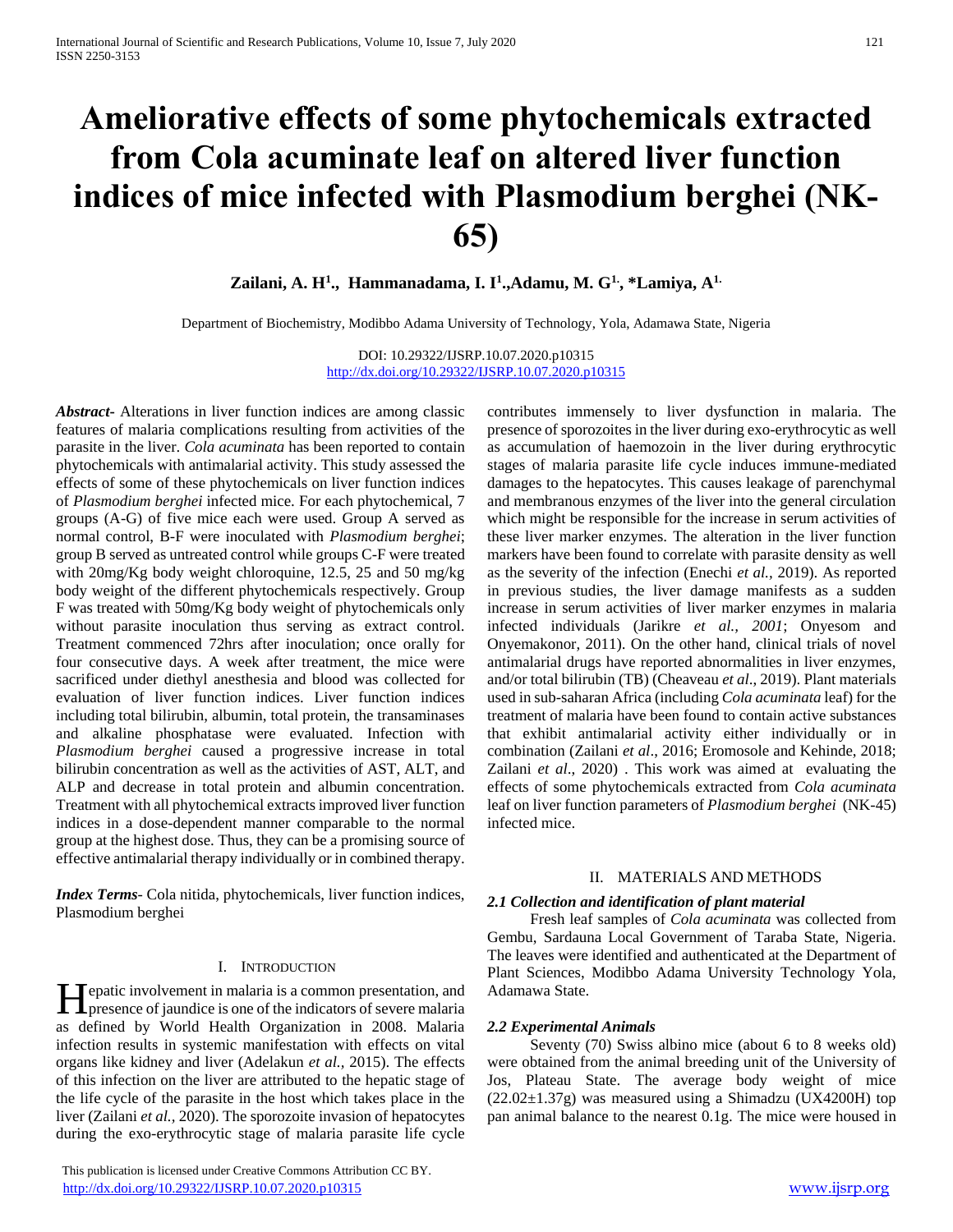plastic cages and maintained under standard laboratory conditions with free access to rat pellets and tap water *ad libitum*.

# *2.3 Parasite Strain*

 Chloroquine sensitive strain of *Plasmodium berghei* (NK-65) was obtained from Department of Pharmacology and Therapeutics, Faculty of Pharmaceutical Science, Ahmadu Bello University Zaria, Kaduna State Nigeria.The parasites were maintained by weekly serial passage of blood from the donorinfected mice to healthy uninfected mice via intraperitoneal (IP) injection (Ounjaijean, *et al*. 2019)

# *2.4 Chemicals and reagents*

 Chloroquine diphosphate salt, immersion oil, and Giemsa strain were obtained from Sigma Chemical Company St. Louis, Mo, USA. Assay kits for enzymes and liver function indices were obtained from Randox Laboratory Ltd, UK.

# *2.5 Preparation of plant sample*

 Whole fresh leaves of *Cola acuminata* were washed with water and dried in the shade at room temperature. The dried leaf sample was ground to powder using an electric blender (Mazeda Mill, MT 4100, Japan). It was then packed in a sealed plastic bottle until extraction.

# *2.6 Extraction of flavonoids*

 Flavonoids were extracted according to the method described by Yahaya, (2015).

## *2.7 Extraction of phenolics*

 Phenolics were extracted according to the method described by Velioglu *et al.* (1998)

# *2.8 Parasite inoculation*

 The mice were inoculated from the same donor mouse. Each mouse was inoculated intraperitoneally on day 0 with 0.2 ml of infected blood containing about 1 x 10<sup>7</sup>*Plasmodium berghei*  parasitized red blood cells. They were then monitored for 72 hours after which infection was confirmed by observing tail blood microscopically before treatment was started.

# *2.9 Extract and chloroquine administration*

 Experimental groups to receive extract or the standard drug (chloroquine) started receiving treatment 72 hours after infection. The administration of the extract as well as the standard drug was carried out orally using an intra-gastric tube and treatment was maintained daily for 4 days.

# *2.10Experimental design*

 For each phytochemical, the mice were divided into seven groups (A-G) of five mice per group.

 Group A was not inoculated and not treated and served as normal; group B was inoculated but untreated and served as infected control. Group C was treated with 20mg/Kg body weight of chloroquine (treated control). Groups D, E and F were inoculated with *Plasmodium berghei* (pb) and administered 12.5, 25 and 50 mg/kg body weight of the different phytochemicals respectively while group F was treated with 50mg/Kg body weight of the phytochemicals only without parasite inoculation thus

 This publication is licensed under Creative Commons Attribution CC BY. <http://dx.doi.org/10.29322/IJSRP.10.07.2020.p10315> [www.ijsrp.org](http://ijsrp.org/)

serving as extract control. A week after treatment, the mice were sacrificed and blood collected to evaluate the effect of treatment on liver function indices.

# III. DETERMINATION OF LIVER FUNCTION INDICES AND ASSAY OF SOME ENZYMES

 A week after treatment, the mice were sacrificed after diethyl ether anesthesia and blood was collected in plain sterile containers and centrifuged for 5 minutes at 2500rpm using Wisperfuge centrifuge (model 1384, Samson, Holland) to obtain serum. The serum was then collected for the assay of liver function markers as indicated below:

#### *3.1 Determination of Aspartate aminotransferase (AST) and Alanine aminotransferase (ALT) and Alkaline Phosphatase (ALP) activities.*

 These were done as described by Reitman and Frankel, (1957).

#### *3.2 Determination of Bilirubin concentration*

 This was determined using the calorimetric method of White *et al*. (1958).

# *3.3 Determination of Total Protein concentration*

 The method of Tietz, (1976) was adopted in the determination of serum total protein concentration.

# *3.4 Determination of Albumin concentration*

 The method described by Doumas *et al*.(1971) was adopted to determine serum albumin concentration.

#### IV. STATISTICAL ANALYSIS

The grouped data was expressed as mean  $\pm$  standard error of mean (SEM) and the significant differences were determined using Statistical Package for Social Sciences (SPSS V. 25).

## V. RESULTS

 Table 1 shows the results of the effects of some phytochemicals extracted from *Cola acuminata* leaf on the activities of some liver enzymes in mice infected with *Plasmodium berghei* (NK-65). Infection of the mice with *Pasmodium berghei* significantly (P<0.05) increased the activity of the enzymes studied. Treatment of the infected mice with chloroquine and the extracts resulted in significant  $(P<0.05)$ improvement of the distorted indices towards normal in a dose dependent manner. Results obtained for the extract control group showed that the phytochemicals did not cause any significant changes in the activities of these enzymes compared to normal.

 Table 2 shows the effects of some phytochemicals extracted from *Cola acuminata* leaf on some liver function indices of *Plasmodium berghei* (NK-65) infected mice. Infection of the mice with the parasite significantly  $(P<0.05)$  decreased total protein and albumin concentrations while significantly  $(P<0.05)$ increasing total bilurubin concentration when compared with the normal control group. Treatment of the infected mice with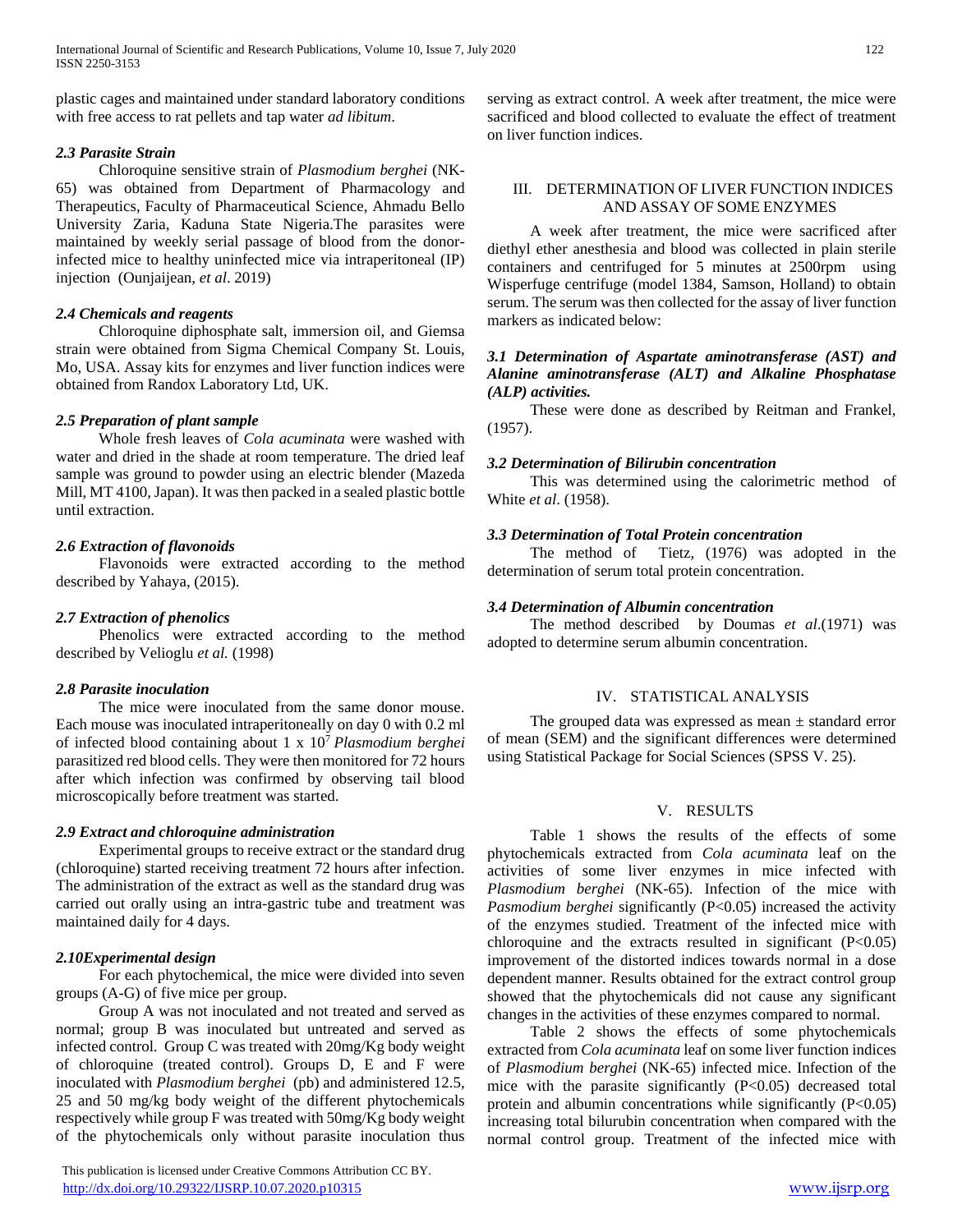chloroquine and all the phytochemical extracts significantly improved (P<0.05) all the function indices towards normal in a dose dependent manner. Similarly, the extract control group did

not elicit any significant changes in the function indices at the highest dose compared to normal control.

# **RESULTS**

# **Table 1: Effects of flavonoids and phenolics extracted from** *Cola acuminata* **leaf on some liver enzymes in mice infected with**  *Plasmodium berghei* **(NK-65).**

| <b>PHYTOCHEMICALS</b> | <b>TREATMENT</b>    |            | AST(IU/L)                     | ALT(IU/L)                      | ALP(IU/L)                      |
|-----------------------|---------------------|------------|-------------------------------|--------------------------------|--------------------------------|
| <b>FLAVONOIDS</b>     | Normal control      |            | $12.87 \pm 1.70^a$            | $50.75 \pm 3.59$ <sup>a</sup>  | $63.75 \pm 4.00^a$             |
|                       | untreated control   |            | $41.90 \pm 1.04^b$            | $83.25 \pm 6.36^b$             | $82.60 \pm 1.22^b$             |
|                       | treated control     |            | $11.78 \pm 0.65$ <sup>a</sup> | $52.22 \pm 2.06^a$             | $65.32 \pm 3.48$ <sup>a</sup>  |
|                       | $20mg/kg$ b.w.t     | $\sigma$ f |                               |                                |                                |
|                       | chloroquine         |            |                               |                                |                                |
|                       | $12.5$ mg/kg b.w.t  | of         | $35.05 \pm 0.73$ <sup>c</sup> | $75.00 \pm 8.23$ c             | $76.75 \pm 5.69^c$             |
|                       | $extrac{t + pb}{}$  |            |                               |                                |                                |
|                       | 25mg/kg<br>b.w.t    | of         | $14.98 \pm 0.67$ <sup>a</sup> | $54.10 \pm 3.00^a$             | $70.02 \pm 8.22$ <sup>a</sup>  |
|                       | $ext{react} + pb$   |            |                               |                                |                                |
|                       | $50mg/kg$ b.w.t     | of         | $12.77 \pm 1.98$ <sup>a</sup> | $52.75 \pm 2.43$ <sup>a</sup>  | $68.72 \pm 7.41$ <sup>a</sup>  |
|                       | $extract + pb$      |            |                               |                                |                                |
|                       | $50$ mg/kg<br>b.w.t | of         | $12.50 \pm 0.99^{\mathrm{a}}$ | $51.90 \pm 2.05^{\mathrm{a}}$  | $64.27 \pm 3.03^a$             |
|                       | extract without pb  |            |                               |                                |                                |
| <b>PHENOLICS</b>      | Normal control      |            | $9.50 \pm 0.99$ <sup>a</sup>  | $50.75 \pm 3.59$ <sup>a</sup>  | $68.72 \pm 7.41$ <sup>a</sup>  |
|                       | untreated control   |            | $51.90 \pm 1.04$ <sup>d</sup> | $103.25 \pm 6.36$ <sup>d</sup> | $162.60 \pm 1.22$ <sup>d</sup> |
|                       | treated control     |            | $11.78 \pm 0.65^{\text{a}}$   | $54.75 \pm 2.42^a$             | $83.75 \pm 4.17$ <sup>a</sup>  |
|                       | $20mg/kg$ b.w.t     | $\sigma$ f |                               |                                |                                |
|                       | chloroquine         |            |                               |                                |                                |
|                       | $12.5mg/kg$ b.w.t   | $\sigma$ f | $33.15 \pm 1.35$ <sup>c</sup> | $73.25 \pm 3.96^c$             | $115.75 \pm 9.30^c$            |
|                       | $ext{react} + pb$   |            |                               |                                |                                |
|                       | 25mg/kg<br>b.w.t    | $\sigma$ f | $26.20 \pm 2.31$ <sup>b</sup> | $64.75 \pm 4.13^b$             | $95.25 \pm 4.83^b$             |
|                       | $extract + pb$      |            |                               |                                |                                |
|                       | $50mg/kg$ b.w.t     | of         | $14.65 \pm 0.73$ <sup>a</sup> | $53.25 \pm 2.53^{\text{a}}$    | 84.60±4.12                     |
|                       | $extract + pb$      |            |                               |                                |                                |
|                       | 50mg/kg<br>b.w.t    | $\sigma$ f | $10.40 \pm 0.93$ <sup>a</sup> | $51.50 \pm 2.25$ <sup>a</sup>  | 69.99 $\pm$ 8.27 <sup>a</sup>  |
|                       | extract without pb  |            |                               |                                |                                |

Values are means of 5 replicates± SEM. Means in the same column with different superscripts are significantly different (P<0.05). pb = *Plasmodium berghei*

Key: AST= aspartate transaminase, ALT= alanine transaminase, ALP=alkaline phosphatase.

# **Table 2: Effects of flavonoids and phenolics extracted from** *Cola acuminata* **leaf on some liver function indices of** *Plasmodium berghei* **(NK-65) infected Mice.**

| <b>PHYTOCHEMICALS</b> | <b>TREATMENT</b>               | TP(mg/mL)                     | ALB(mg/mL)                    | TB(mg/mL)                    |
|-----------------------|--------------------------------|-------------------------------|-------------------------------|------------------------------|
| <b>FLAVONOIDS</b>     | Normal control                 | $89.33 \pm 1.12^a$            | $37.65 \pm 1.74$ <sup>a</sup> | $2.77 \pm 0.20^a$            |
|                       | untreated control              | $48.85 \pm 2.93^b$            | $27.97 \pm 1.41^b$            | $9.73 \pm 0.84^b$            |
|                       | treated control                | $86.05 \pm 6.61$ <sup>a</sup> | $35.60 \pm 1.32$ <sup>a</sup> | $2.83 \pm 0.55$ <sup>a</sup> |
|                       | $\sigma$ f<br>$20mg/kg$ b.w.t  |                               |                               |                              |
|                       | chloroquine                    |                               |                               |                              |
|                       | $12.5$ mg/kg b.w.t of          | $52.33 \pm 1.36$ <sup>c</sup> | $28.92 \pm 1.69^b$            | $6.37 \pm 1.02$ <sup>c</sup> |
|                       | $ext{react} + pb$              |                               |                               |                              |
|                       | of<br>25mg/kg<br>b.w.t         | $82.65 \pm 4.20^a$            | $30.10 \pm 2.00^a$            | $3.47 \pm 0.95^{\text{a}}$   |
|                       | $ext{ract} + pb$               |                               |                               |                              |
|                       | $\sigma$ f<br>50mg/kg<br>b.w.t | $85.10 \pm 5.41$ <sup>a</sup> | $33.32 + 2.38^a$              | $2.90 \pm 0.38$ <sup>a</sup> |
|                       | $extrac{t + pb}{}$             |                               |                               |                              |
|                       | of<br>$50$ mg/ $kg$<br>b.w.t   | $84.20 \pm 6.22$ <sup>a</sup> | $35.32 \pm 2.35^{\mathrm{a}}$ | $2.81 \pm 0.54$ <sup>a</sup> |
|                       | extract without pb             |                               |                               |                              |
| <b>PHENOLICS</b>      | Normal control                 | $89.33 \pm 1.12^a$            | $37.65 \pm 1.75^{\mathrm{a}}$ | $2.77 \pm 0.20^{\text{a}}$   |

 This publication is licensed under Creative Commons Attribution CC BY. <http://dx.doi.org/10.29322/IJSRP.10.07.2020.p10315> [www.ijsrp.org](http://ijsrp.org/)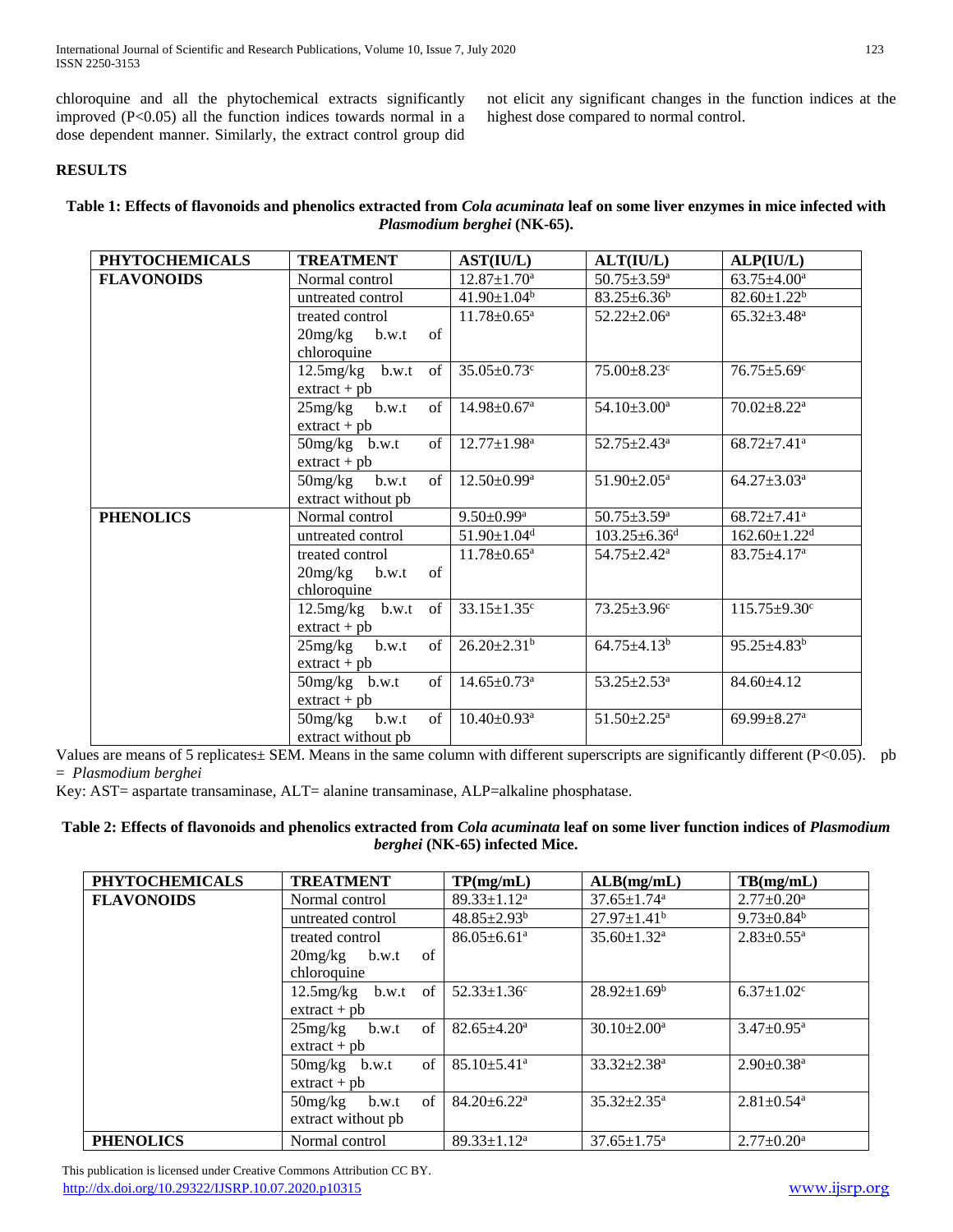International Journal of Scientific and Research Publications, Volume 10, Issue 7, July 2020 ISSN 2250-3153

|  | untreated control                               | $48.85 \pm 2.93$ <sup>d</sup> | $27.00 \pm 0.71$ <sup>d</sup> | $9.73 \pm 0.84$ <sup>d</sup> |
|--|-------------------------------------------------|-------------------------------|-------------------------------|------------------------------|
|  | treated control                                 | $85.58 \pm 1.63$ <sup>a</sup> | $34.50 \pm 1.75$ <sup>a</sup> | $4.73 \pm 0.55$ <sup>a</sup> |
|  | of<br>$20$ mg/kg b.w.t<br>chloroquine           |                               |                               |                              |
|  | $12.5$ mg/kg b.w.t of<br>$ext{ract} + pb$       | $51.75 \pm 1.25$ <sup>c</sup> | $30.55 \pm 1.13$ <sup>c</sup> | $8.93 \pm 0.78$ <sup>c</sup> |
|  | of<br>25mg/kg<br>b.w.t<br>$extract + pb$        | $60.58 \pm 0.74$ <sup>b</sup> | $31.45 \pm 1.25^b$            | $6.33 \pm 0.56^b$            |
|  | of<br>$50mg/kg$ b.w.t<br>$ext{ract} + pb$       | $83.46 \pm 1.32$ <sup>a</sup> | $33.66 \pm 1.26^a$            | $4.88 \pm 0.71$ <sup>a</sup> |
|  | of<br>$50$ mg/kg<br>b.w.t<br>extract without pb | $91.05 \pm 2.93$ <sup>a</sup> | $39.65 \pm 1.75^{\mathrm{a}}$ | $3.01 \pm 0.86^a$            |

Values are means of 5 replicates± SEM. Means in the same column with different superscripts are significantly different (P<0.05). Key: TP=total protein, ALB= albumin, Pb = *Plasmodium berghei*

#### VI. DISCUSSION

 Malaria infection has been reported to involve liver damage (WHO, 2008; Adelakun *et al.,* 2015; Zailani *et al.,* 2020) which manifests in the activities of liver function enzymes (alanine transaminase ALT, aspartate transaminase AST as well as alkaline phosphate ALP) and haemolysis which leads to alterations in the normal bilurubin concentration (Adelakun *et al.,* 2015; Zailani *et al.,* 2020). These reports are supported by findings in this study (Tables 1 and 2). These alterations, usually associated with the sporozoite invasion of hepatocytes during the exo-erythrocytic stage of malaria parasite life cycle contribute immensely to liver dysfunction in malaria (Onyesom, 2012). The presence of sporozoites in the liver during the exo-erythrocytic stage as well as accumulation of haemozoin in the liver during erythrocytic stages of malaria parasite life cycle induces immune-mediated damage to the hepatocytes which causes leakage of parenchymal and membranous enzymes of the liver into general circulation, which might be responsible for the increase in serum activities of these liver marker enzymes as observed (Burtis and Ashwood, 2001). Increased haemolysis on the other hand was reported to result in the elevation of bilirubin concentration (Adelakun, *et a*l., 2015). Previous findings reported by Zailani *et al*. (2016) and Zailani *et al*. (2020) asserted that some phytochemicals of *Cola species* exihibit antimalarial activities.

 Results in Table 1 shows that the treatment groups significantly  $(P<0.05)$  improved the altered enzyme activities towards normal in a dose dependent manner. These findings can be attributed to the antimalarial properties of the phytochemicals previously reported by Zailani *et al*. (2016), membrane stabilization and maintenance of hepatocyte integrity potentials (Oyedapo and Famurewa 1995), by preventing the leakage of liver enzymes (AST, ALT and ALP) into the circulatory system or antioxidant activity of these phytochemicals which reduces hepatic oxidative stress (Momoh and Longe, 2014; Zailani *et al.,* 2016). All these suggest that these phytochemicals possess hepatocurative and ameliorative activities on hepatic dysfunction induced by malaria infection.

 Malaria parasites require various host factors for their development and survival. These factors include purines as they are not able to synthesize them *de novo,* iron and amino acids from the host haemoglobin and extracellular milieu as haemoglobin does not contain isoleucine and is low in several amino acids, such as methionine (Tougan, *et al.,* 2020). This is a possible reason for the significant (P<0.05) reduction in the plasma concentrations of albumin and total protein in the untreated control group (Table 2). Significant improvement in the deranged indices in all the treatment groups of the phytochemicals in a dose dependent manner suggests that the extracts were able to improve liver function during malaria infection possibly due to parasite clearance (Chierrito *et al.,* 2014; Zailani *et al.,* 2016). Understanding the mechanisms by which these phytochemicals act facilitates the development of novel antimalarial drugs and also helps in understanding the mechanism of parasite resistance. Some of these phytochemicals have been reported to selectively clear these parasites both *in vivo* and *in vitro* (Tajuddeen and Van Heerden, 2019). Parasite clearance by these phytochemicals may be due to one or more mechanisms employed by these phytochemicals. Terpenoids for example act by inhibiting the growth phase of the *plasmodium* parasite from ring form to tropozoites and inhibited nutrient intake by the parasites by inhibiting the permeation pathway. Flavonoids on the other hand work by inhibiting the influx of L-glutamine and myoinosol into the infected red blood cell. Anthraquinone could kill the parasites through various mechanisms, resulting from aldehyde at C-2 (Umar, *et al*., 2017). Some phenolics act through detoxification of haem by inhibiting β-haematin formation. Alkaloids act on protein metabolism I the parasite by inhibiting chaperon and ATPase as well as cytoplasmic lysl-tRNA synthatase functions (Tajuddeen and Van Heerden, 2019).

## VII. CONCLUSION

 All the phytochemicals in this study improved the distorted liver function indices as well as plasma protein concentrations induced by *Plasmodium berghei* infection. This can be attributed to the parasite clearance and antioxidant activities of this extracts as reported in previous literature. Therefore, these phytochemicals can be promising sources or a component of antimalarial agent either individually or in combined therapy.